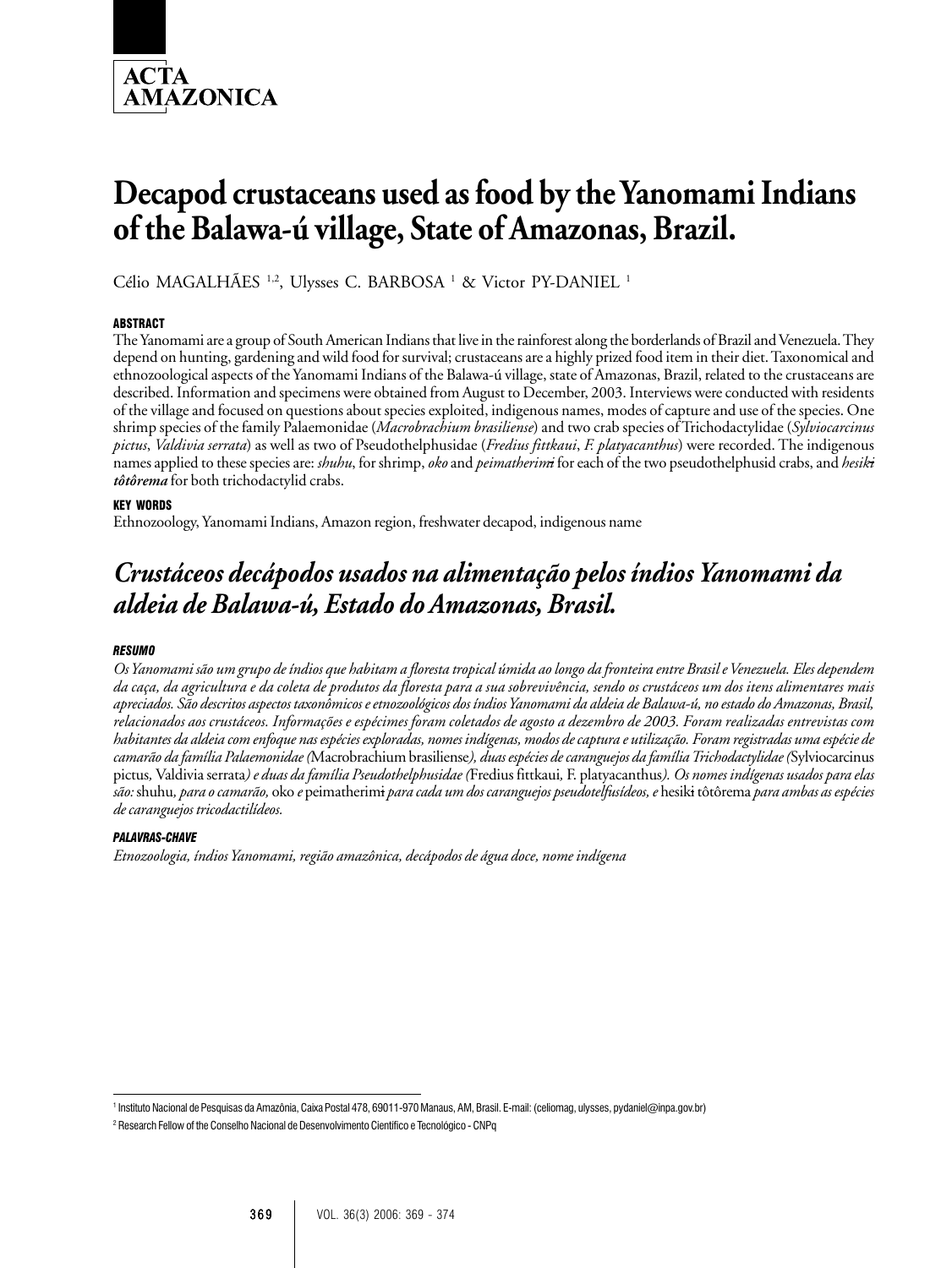

# **INTRODUCTION**

The Yanomami tribes are a group of South American Indians who live in the Amazon rainforest, spread over a territory of approximately 192,000 km<sup>2</sup>, most of which is located along the highlands and mountainous region in both northern Brazil and southern Venezuela. The most populated area is situated in the Parima Mountains, between the headwaters of the Rio Orinoco (on the Venezuelan side), and the Rio Parima, Rio Mucajaí, and Rio Catrimani (on the Brazilian slope). They are made up of four adjacent subgroups, divided according to linguistic subdivisions: Yanomae, Yanomami, Sanima e Ninam (Ramirez, 1999).

Cocco (1987) and Chagnon (1997) described several aspects of their society, culture and way of living, as well as information about their diet. Ethnobotany was studied by Milliken & Albert (1996a,b), who described their use of medicinal plants and gave a general overview of their use and knowledge of plants (Milliken & Albert, 1999). Finkers (1986) presented a detailed study about the Yanomami alimentary system. References to other studies can be found in Chagnon (1997) and Milliken & Albert (1999).

According to Finkers (1986), Cocco (1987), Lizot (1988), and Chagnon (1997), crustaceans are a prized food item in the Yanomami diet, but they offered only a few details about the species or how they are captured and used. Cocco (1987) mentioned some Yanomami names for shrimp and crabs and the way they eat them. Finkers (1986) presented a table relating the Yanomami name with the Spanish name of some invertebrates in which shrimp and crabs are included. However, none of these authors related the Yanomami name with the respective scientific name of the crustaceans used by the indians.

In this study we determine the taxonomy of the species of decapod crustaceans used as food by the Yanomami Indians from the Balawa-ú village, state of Amazonas, Brazil, compare their indigenous and scientific names, as well as briefly document the way they are captured and used.

# **MATERIAL AND METHODS**

The Balawa-ú village is situated at 01º47,91'N 63º46,88'W in dense lowland rainforest at the foot of the southern slope of the Serra do Urucuzeiro, near the border with Venezuela. Geologically, the area is part of the Pre-Cambrian Guyana Shield. The village lies near small forest streams, but distant from any large river. It is in the headwaters of the Rio Demini, a left tributary of the upper Rio Negro basin. Further details about the area can be found in Milliken & Albert (1999).

Information and specimens were obtained during monthly field trips to the area while working on a project on human onchocerciasis vector from August to December, 2003. Interviews were conducted by one of us (UCB) with Yanomami women and children, who are the ones responsible for collecting such kind of food resources in the village, and focused on questions about species exploited, indigenous names, modes of capture and use of the species. The interviews were intermediated by a Yanomami woman, Jadete Yanomami, who acted as the spokesperson for the group. The information was posteriorly confirmed with the "tuchaua" (tribe leader), Geraldo Yanomami. Samples of each species in conditions for identification were collected by Jadete Yanomami. These specimens were preserved in 70% ethanol, and identification was based on the current taxonomic literature (Magalhães & Rodríguez, 2002; Magalhães, 2003; Melo, 2003). The word "gonopod" refers to the male first sexual pleopod of the crabs, whose morphology is the base for their systematics (Smalley, 1964; Rodríguez, 1982; Magalhães, 2003). Voucher specimens are deposited in the Crustacean Collection of the Instituto Nacional de Pesquisas da Amazônia (INPA), Manaus, Brazil.

# **RESULTS**

Crustaceans are usually collected by women and children. Shrimps and aquatic crabs (*Sylviocarcinus pictus* and *Valdivia serrata*) were captured with sieve-like baskets; terrestrial crabs (*Fredius fittkaui* and *F. platyacanthus*) were captured with bare hands, immobilized and rolled up with leaves, wrapped up with a liana strip and then deposited in a basket for transportation to the village. Shrimps and crabs are eaten cooked or roasted on coals. When large quantities are available, they are rolled up in leaves of *Calathea* sp. (Marantaceae) and then roasted. They are often eaten with green bananas roasted on coals (Musaceae: *Musa* spp.) or cooked cassava (Euphorbiaceae: *Manihot esculenta*). All internal organs are consumed and the exoskeleton is discarded.

Five species of freshwater decapod crustaceans were captured (one shrimp and four crabs belonging to three families) and their local Yanomami names related to the respective scientific name (Table 1). The species are the following:

**Table 1 -** List of decapod crustaceans captured in the Yanomami village of Balawa-ú, state of Amazonas, Brazil, with the scientific/indigenous name correspondence.

|                    | <b>Species</b>                              |                 |
|--------------------|---------------------------------------------|-----------------|
| Family             | <b>Scientific name</b>                      | Yanomami name   |
| Palaemonidae       | Macrobrachium brasiliense (Heller)          | Shuhu           |
| Pseudothelphusidae | Fredius fittkaui (Bott)                     | Oko             |
|                    | <i>Fredius reflexifrons (Ortmann)</i>       | Peimatherimi    |
| Trichodactylidae   | Sylviocarcinus pictus<br>(H. Milne-Edwards) | Hesiki tôtôrema |
|                    | Valdivia serrata White                      | Hesiki tôtôrema |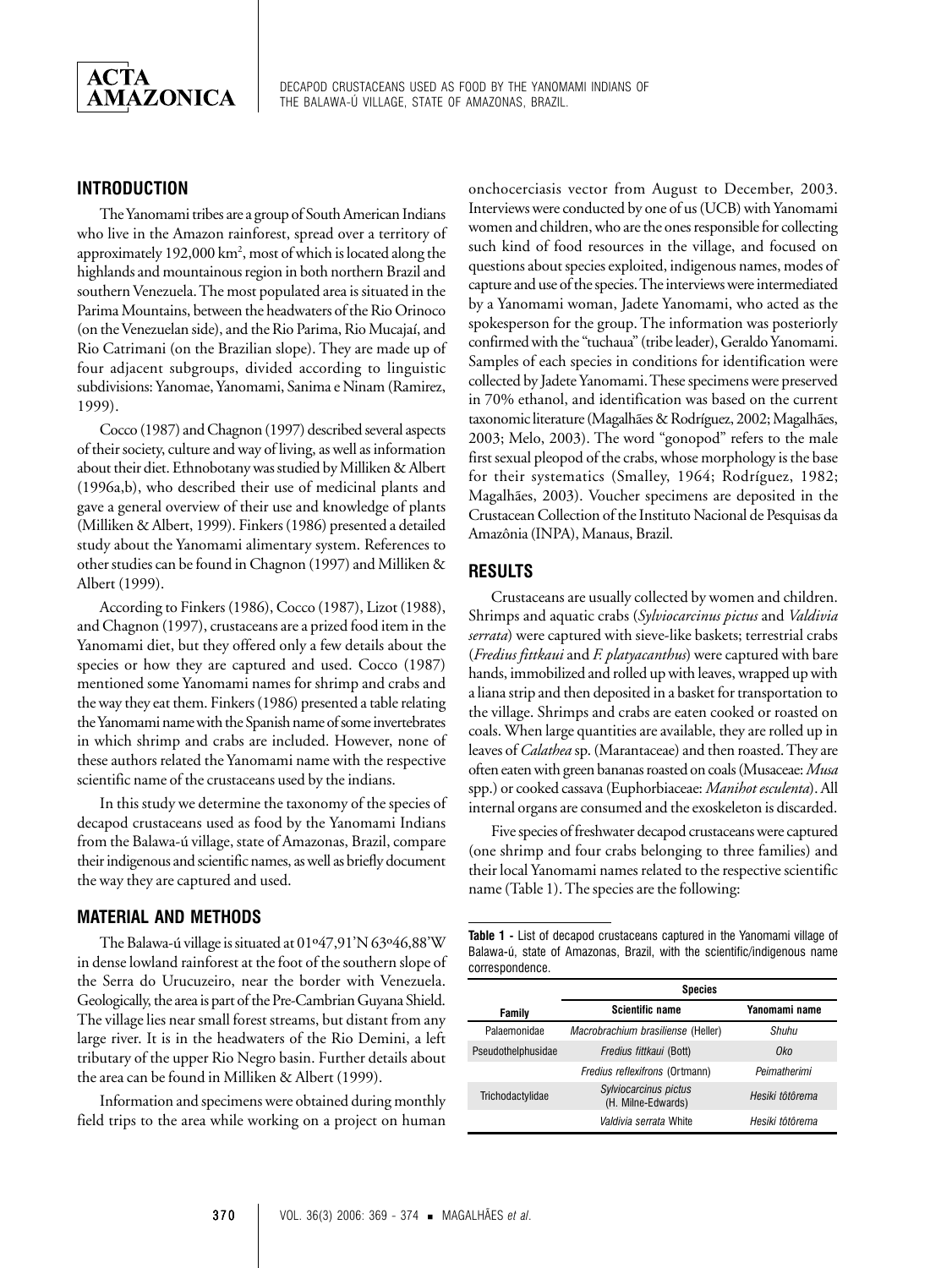

# FAMILY PALAEMONIDAE

*Macrobrachium brasiliense* (Heller)

(Fig. 1)

Material.– Brasil, Amazonas: Balawa-ú village, unamed forest stream at Posto Yano, 7.x.2003, 1 3 3 ovigerous  $\varphi$  (INPA 1336).

Remarks.– This species has a wide distribution range from Venezuela to southern Brazil (Melo 2003) and it is one of the few South American palaemonid shrimps that occcur in altitudes higher than 300 m. In the Balawa-ú village, the shrimps are found among the submerged leaf litter, wood debris and stones in the sandy botton of streams. The species was recognized by its short, straight rostrum, which does not exceed the length of the antennular peduncle, and its well developed second cheliped, which has a subcylindrical palm and a dactylus/palm ratio lesser then 0.5 in full grown adults.

#### FAMILY PSEUDOTHELPHUSIDAE

*Fredius fittkaui* (Bott)

#### (Figs. 2, 6)

Material.– Brasil, Amazonas: surroundings of Balawa-ú village, 6.x.2003, 3  $\sigma$  2  $\varphi$  (INPA 1330).

Remarks.– This is a large (carapace breadth > 60 mm) terrestrial species that is commonly found in moist areas of the forest floor, usually inside burrows close to tree roots and not very far from the water body. It is distributed in the upper Rio Negro basin, mainly in the left bank tributaries, but its geographical range encompasses Venezuela, Brazil and Guyana (Magalhães & Rodríguez 2002).

*F. fittkaui* has a elipsoid carapace shape in dorsal view and the last segment (dactylus) of the ambulatory legs shows distinct rows of corneous spines. The lateral margins of the carapace has a rather smooth appearance, but are bordered by a series of small rounded tubercles in closer view. The carapace is usually dark or dark brown. However, the species is identified by the gonopod morphology, which is robust at base, narrower at middle, and bears a well developed subapical bulge around lateral and cephalic sides. A detailed description is given by Magalhães & Rodríguez (2002).

# *Fredius platyacanthus* Rodríguez & Pereira (Figs. 3, 7)

Material.– Brasil, Amazonas: surroundings of Balawa-ú village, 12.xi.2003,  $2 \, \sigma$  1  $\sigma$  (INPA 1328).

Remarks.– This is also a large terrestrial species and, apparently, syntopic with *F. fittkaui*. Up to now, the species was only known from its type locality, in El Abismo, Rio Icabaru, state of Bolivar, Venezuela (Rodríguez & Pereira 1992), which lies in the upper Rio Caroni (Orinoco basin), northern slope of Serra de Pacaraima. The present record in the Amazon basin extends farther southwards the distributional range of the species, indicating that it has a transbasin distribution.

*F. platyacanthus* has a carapace morphology nearly identical to that of *F. fittkaui*, and their taxonomic differentiation must be done based on the gonopodal characteres. The gonopod of *F. platyacanthus* is robust at base and tapers distinctly towards a subapical bulge, with apex bearing well developed marginal, cephalic, and mesial lobes. A careful description can be found in Rodríguez & Pereira (1992).

#### FAMILY TRICHODACTYLIDAE

*Sylviocarcinus pictus* (H. Milne-Edwards)

(Figs. 4, 8)

Material.– Brasil, Amazonas: surroundings of Balawa-ú village, 5.ix.2003, 1  $\sigma$  1  $\varphi$  (INPA 1331); idem above, 12.xi.2003, 2  $\sigma$  (INPA 1333); idem above, 1-5.xii.2003, 15  $\sigma$  $4 \varphi$  (INPA 1335).

Remarks.– The species has a moderate size (carapace breadth usually < 60 mm) and is primarily aquatic, although it can occasionally be found out of water. It occurs in the Guianas, Brazil, Colombia, Peru and Bolivia, has a wide distribution throughout the Amazon basin, and occupies different types of habitats (Magalhães, 2003). In the stream near the Balawa-ú village, it was found in the sandy botton of the stream.

This species has a subcircular carapace, with three to four triangular, acute teeth in the anterolateral margin, which however can fade away in larger specimens, and a slightly bilobed, smooth frontal margin. The carapace, usually pale brown with small reddish dots spread throughout, is regularly convex in both anteroposterior and lateral directions. The gonopod is slender and its axis is nearly straight; there is a subdistal lobe present in the laterodistal border and the distal opening is long and narrow.

#### *Valdivia serrata* White

#### (Figs. 5, 9)

Material.– Brasil, Amazonas: surroundings of Balawa-ú village, 1-5.xii.2003, 1 $\sigma$  1  $\varphi$  (juveniles) (INPA 1334).

Remarks.– This is a moderate sized species and primarily aquatic. It is usually associated with the submerged leaf litter and wood debris. In the stream near the Balawa-ú village it was found in the sandy botton of the stream. Its distributional range is very wide, encompassing the Orinoco and Amazon basins (Magalhães, 2003) in Venezuela, Guianas, Colombia, Brasil, and Bolivia. The voucher male specimen is a juvenile, but the species can be identified by the gonopodal morphology.

*V. serrata* has a subhexagonal carapace, with four to five large, acute teeth in the anterolateral margin, and a nearly straight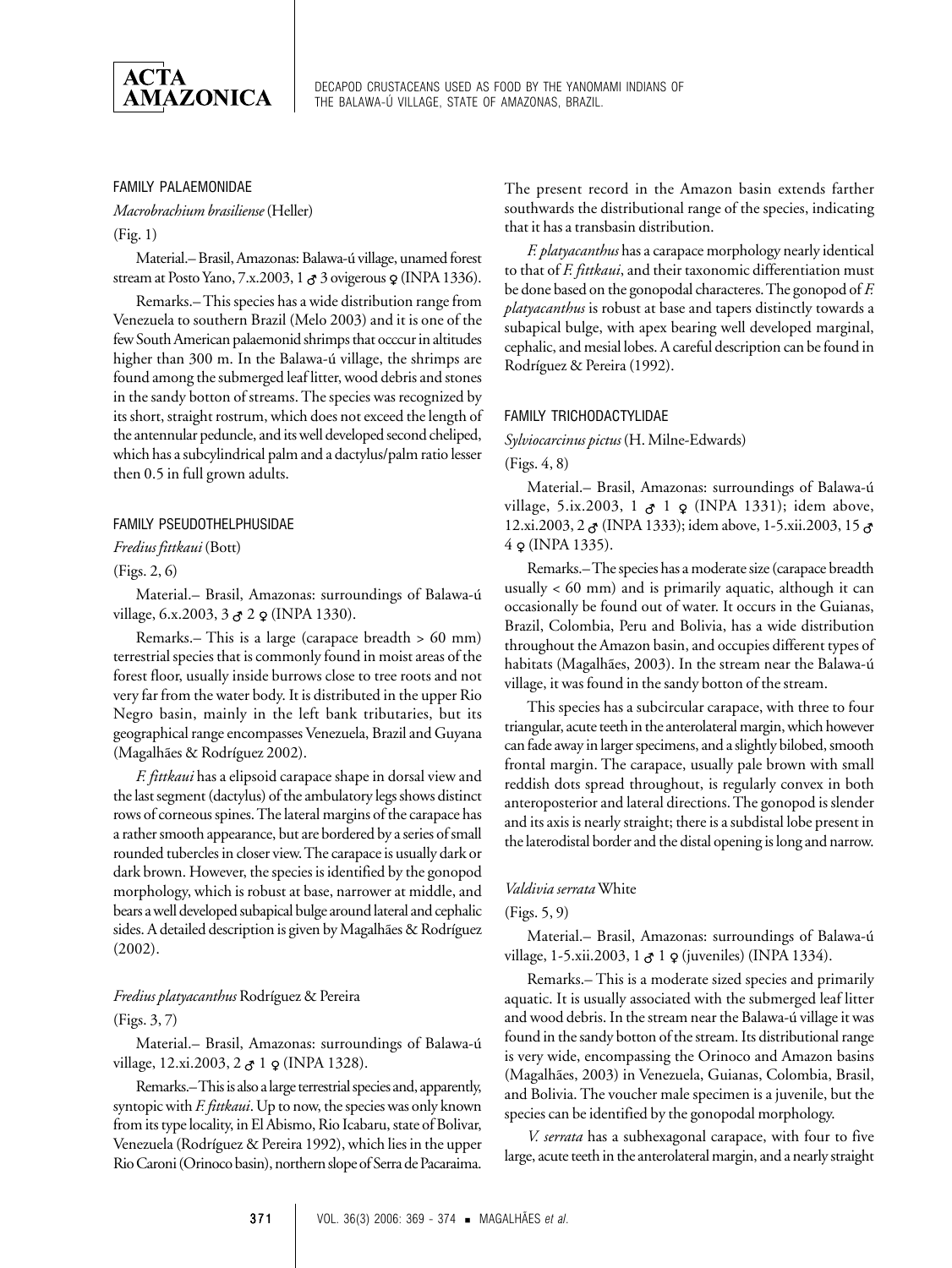**ACTA<br>AMAZONICA** 



**Figures 1 - 9 –** Decapod crustaceans captured in the Yanomami village of Balawa-ú, state of Amazonas, Brazil. 1, *Macrobrachium brasiliense* (Heller), lateral view, INPA 1336. *Fredius fittkaui* (Bott), INPA 1330: 2, dorsal view; 6, male first gonopod, mesiocaudal view. *Fredius platyacanthus* Rodríguez & Pereira, INPA 1328: 3, dorsal view; 7, male first gonopod, laterocaudal view. *Sylviocarcinus pictus* (H. Milne-Edwards), INPA 1335: 4, dorsal view; 8, male first gonopod, mesiocaudal view; 5, *Valdivia serrata* White, INPA 1334: 5, dorsal view; 9, male first gonopod, mesiocaudal view. Scale bars: figs 1-5 = 30 mm; figs 6-9  $= 1$  mm.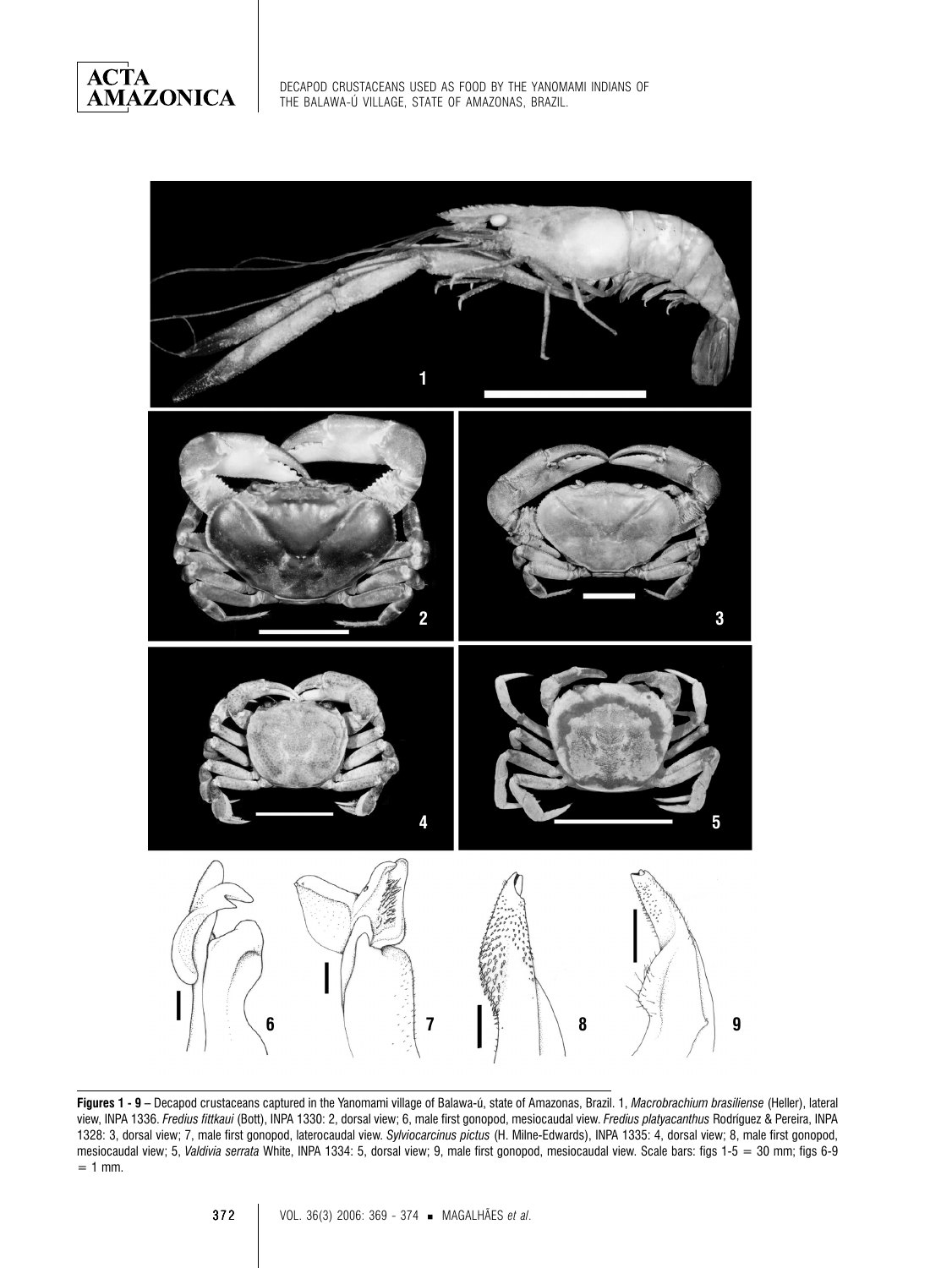

frontal margin. The carapace, usually light brown, is quite uneven with well marked grooves and crests. The gonopod is thicker in the proximal two third, being disctinctly curved in a ventrolateral direction; the lateroventral border has a distinct subretangular lobe in a median position, and the distal opening is very narrow.

The two trichodactylid species can be easily recognized from the pseudothelphusid by the shape of the carapace (subcircular or subhexagonal in the former, ellipsoid in the latter) and the ornamentation of the last segment (dactylus) of the ambulatory legs (setaceous in trichodactylids, spiny in pseudothelphusids).

# **DISCUSSION**

The Yanomami make their survival on hunting, gardening and collecting wild food (Finkers, 1986; Cocco, 1987; Chagnon, 1997). They live deep in the forest and usually avoid larger streams (Chagnon, 1997). Even so, aquatic animals are a valuable source of protein in their diet (Finkers, 1986; Cocco, 1987). The five species of decapod crustaceans (one of shrimp and four of crabs) exploited by the indians from the Balawa-ú village is relatively high when one considers that the number of decapod species recorded from the northern tributaries of Rio Negro is around ten (Tiefenbacher, 1978; Kensley & Walker, 1982; Magalhães & Rodríguez, 2002; Magalhães, 2003). However, the diversity of the carcinological fauna in headwater environments is lower than in lowland habitats. Although the faunistic survey was not exhaustive, the species recorded from the Balawa-ú village would be the one expected for such an environment. The palaemonid shrimp and both trichodactylid species are eurytopic and are commonly found in the upper course of rivers, while the crabs of the genus *Fredius* are terrestrial, with distributions associated with the forest of the Guyana Shield region (Rodríguez & Pereira, 1992; Magalhães & Rodríguez, 2002).

The indigenous terms for decapods can vary among the Yanomami people according to their linguistic subdivisions or even among tribes. Working in Venezuela with tribes from the upper Orinoco basin, Finkers (1986: 147) listed names used by the tribes from the Rio Mavaca that are slightly different from those given by Cocco (1987) from the tribes of the Rio Ocampo. The latter author listed the words *nakï-hewasimi*, *peimakï-teri*, and *totori-oko* for some crab species, and *xuu-hupë* for shrimp, while the former author recorded the words *hewashimi* and *peimatherimi* for some crabs, and *shuhu* for shrimp. The indians from the Balawa-ú village use the same names as those listed by Finkers (1986). In addition, they have the word *hesiki tôtôrema* for the two trichodactylid crabs mentioned above.

Finkers (1986) listed the name *hewashimi* for a crab that he stated to be "smaller than the oko". We were not able to get a sample of this species, as the Balawa-ú people told us that this species is only found under rocks at the source of streams situated in higher parts of the mountains, very far from the village. Whether this is a different species remains to be confirmed, but other pseudothelphusid species (*Frediuschaffanjoni* and *F. estevisi siapensis*) are known to occur in nearby regions such as the upper Rio Orinoco, in Venezuela (Rodríguez & Pereira, 1992). Finkers (1986) also recorded the word *horahesi* as refering to small crabs. We verified that, at least for the Yanomami from Balawa-ú village, this word is applied to the giant water bugs (Hemiptera: Belostomatidae) and other aquatic insects, such as the water scavenger beetles (Coleoptera: Hydrophilidae) or the predaceous diving beetle (Coleoptera: Dyticidae).

The word *oko* seems to be a general term for crabs (Finkers, 1986; Cocco, 1987), but the Balawa-ú people made a clear distinction between the two pseudothelphusid species. Although *F. fittkaui* and *F. platyacanthus* are indistinguishable by their carapace morphology (Figs. 2, 3), they called *oko* for *F. fittkaui* and *peimatherimi* for *F. platyacanthus*. Although *S. pictus* and *V. serrata*, on the other hand, have distinct carapace morphology (Figs. 4, 5), the indians use only one term (*hesiki tôtôrema*) for both.

As Cocco (1987) and Chagnon (1997) have already mentioned, we noticed that the decapods are a highly prized delicacy also for the Yanomami from the Balawa-ú village. The pseudothelphusid (*oko* and *peimatherimi*) are preferred to the trichodactylid (*hesiki tôtôrema*) species. Finkers (1986) also mentioned that they are roasted directly on coals, or when numerous, inside rolled leaves, usually from *pisha* (Family Marantaceae), *kumishi* (Palmae), *mokoro* (Marantaceae), *shirekomi* or *ketipa* (both Musacea). Lizot (1988), when describing the confinement ritual of a Yanomami girl during the first mestruation, mentioned that her sole gastronomical delight is to suck a crab exoskeleton.

# **ACKNOWLEDGMENTS**

The authors wish to thank Geraldo and Jadete Yanomami for their help with information and for collecting the specimens, G. Nakamura for revising the English, the Ministério da Saúde – Programa de Controle da Oncocercose and OEPA (Onchocerciasis Elimination Program for the Americas) for providing research funds, and the Conselho Nacional de Desenvolvimento Científico e Tecnológico - CNPq for a research grant.

#### **LITERATURE CITED**

- Chagnon, N. A. 1997. *Yanomamö*. 5<sup>th</sup> ed. Hartcourt Brace College Publishers, Fort Worth. 280pp.
- Cocco, L. 1987. *Iyëwei-teri. Quince años entre los Yanomamos*. 2nd ed. Libreria Editorial Salesiana y Escuela Técnica Popular Don Bosco, Caracas. 498pp.
- Finkers, J. 1986. *Los Yanomami y su sistema alimenticio (Yanomami*